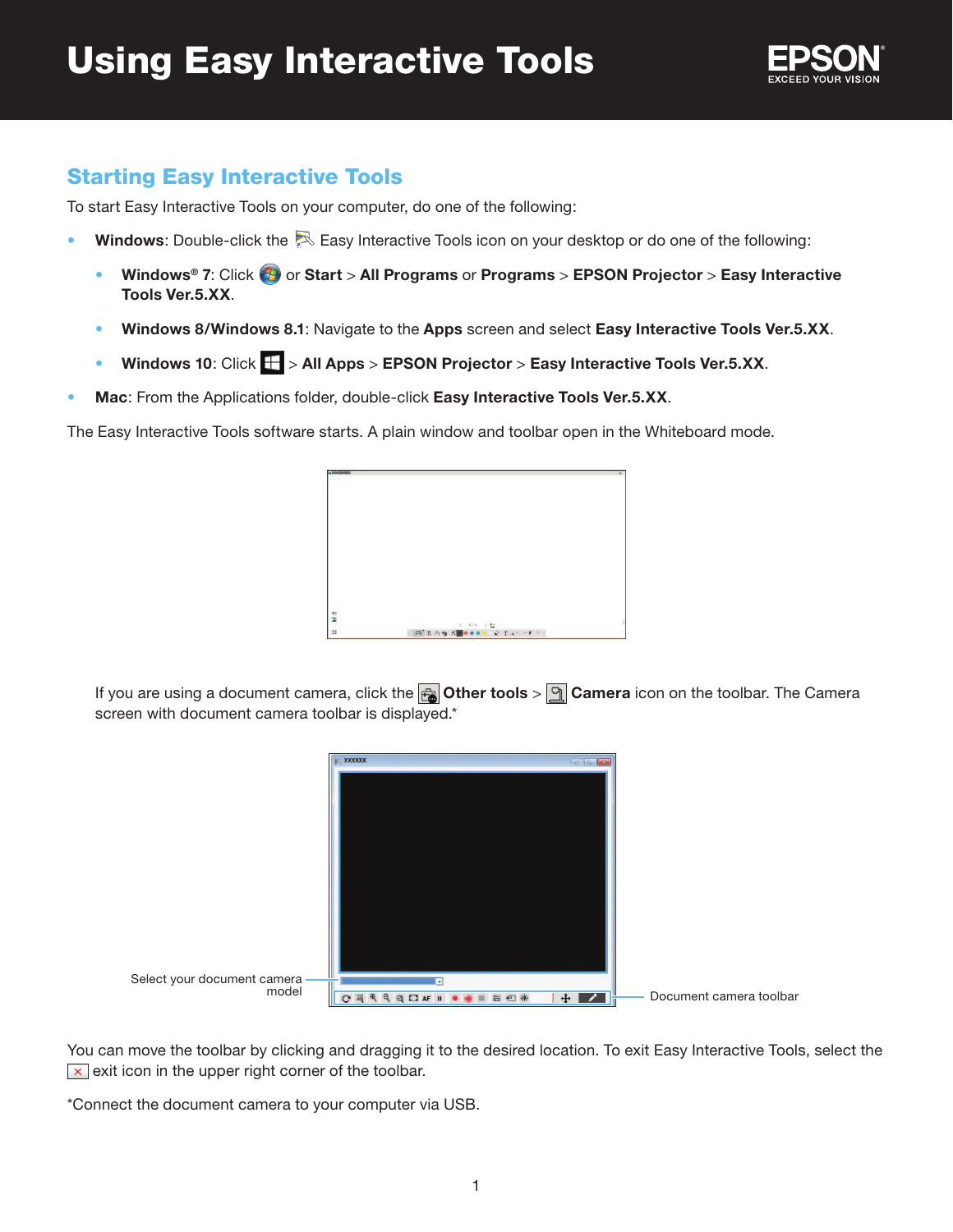# Using the Toolbar

The toolbar appears on the projected image (Annotation or Mouse mode) or on a blank surface, background image, or pattern (Whiteboard mode). You can write or draw with an interactive pen or your finger (if applicable) and capture, save, or print your pages. In Mouse mode, you can interact with your desktop to do things like open applications, access links, and operate scroll bars. You can perform the following functions on the toolbar. (If you are using a document camera, a toolbar is available on the Camera screen as well.)

#### **Whiteboard Mode/Annotation Mode**



### **Additional Whiteboard Mode Tools**



**Mouse Mode**

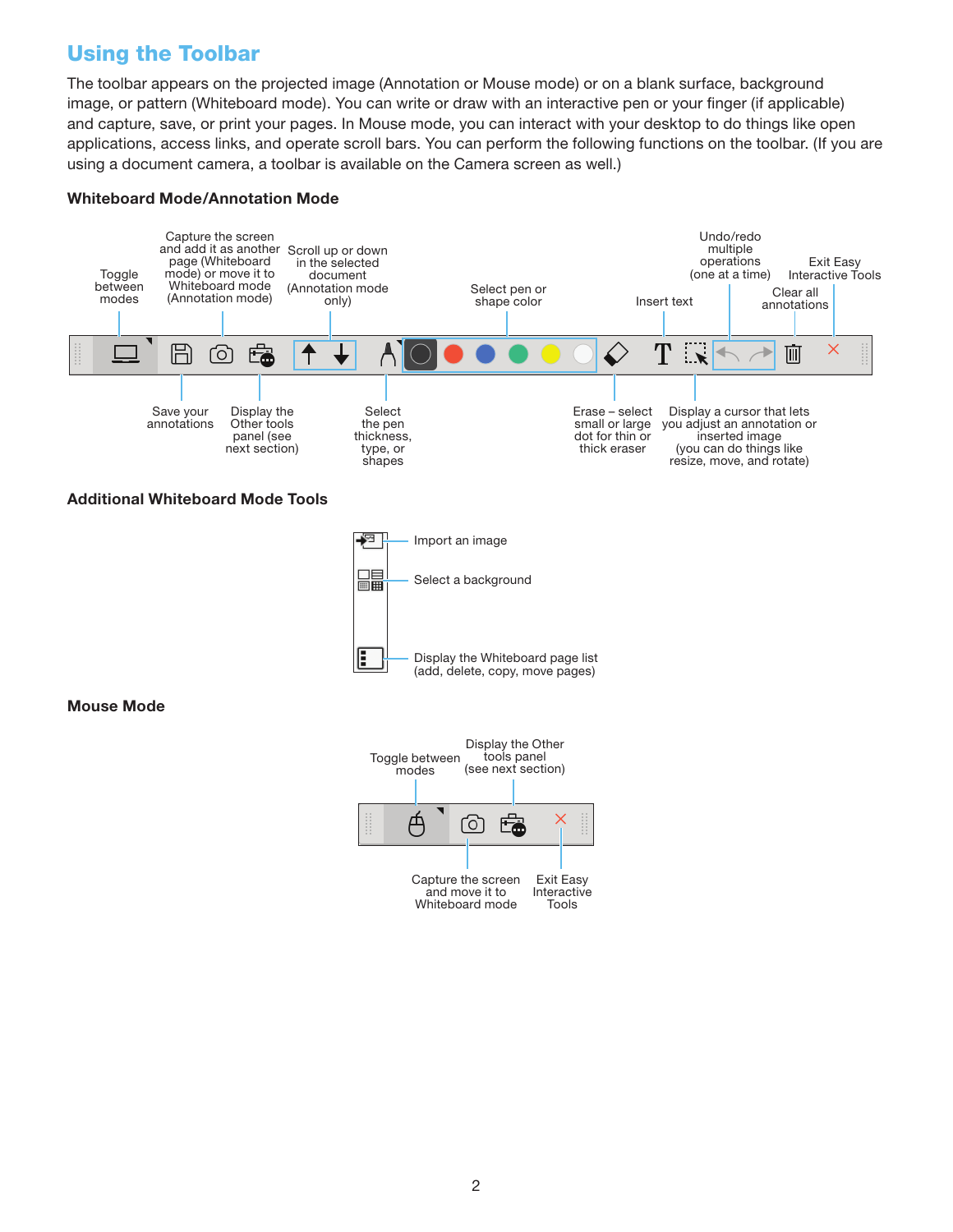### Other Tools

To display the tools shown below, select the **<sub>c</sub>** Other tools icon. You can print pages, display an image from a connected document camera, and select other tools and settings.

### **Annotation Mode/Mouse Mode**



### **Whiteboard Mode**

In Whiteboard mode, the following functions are available, in addition to or instead of those described above.

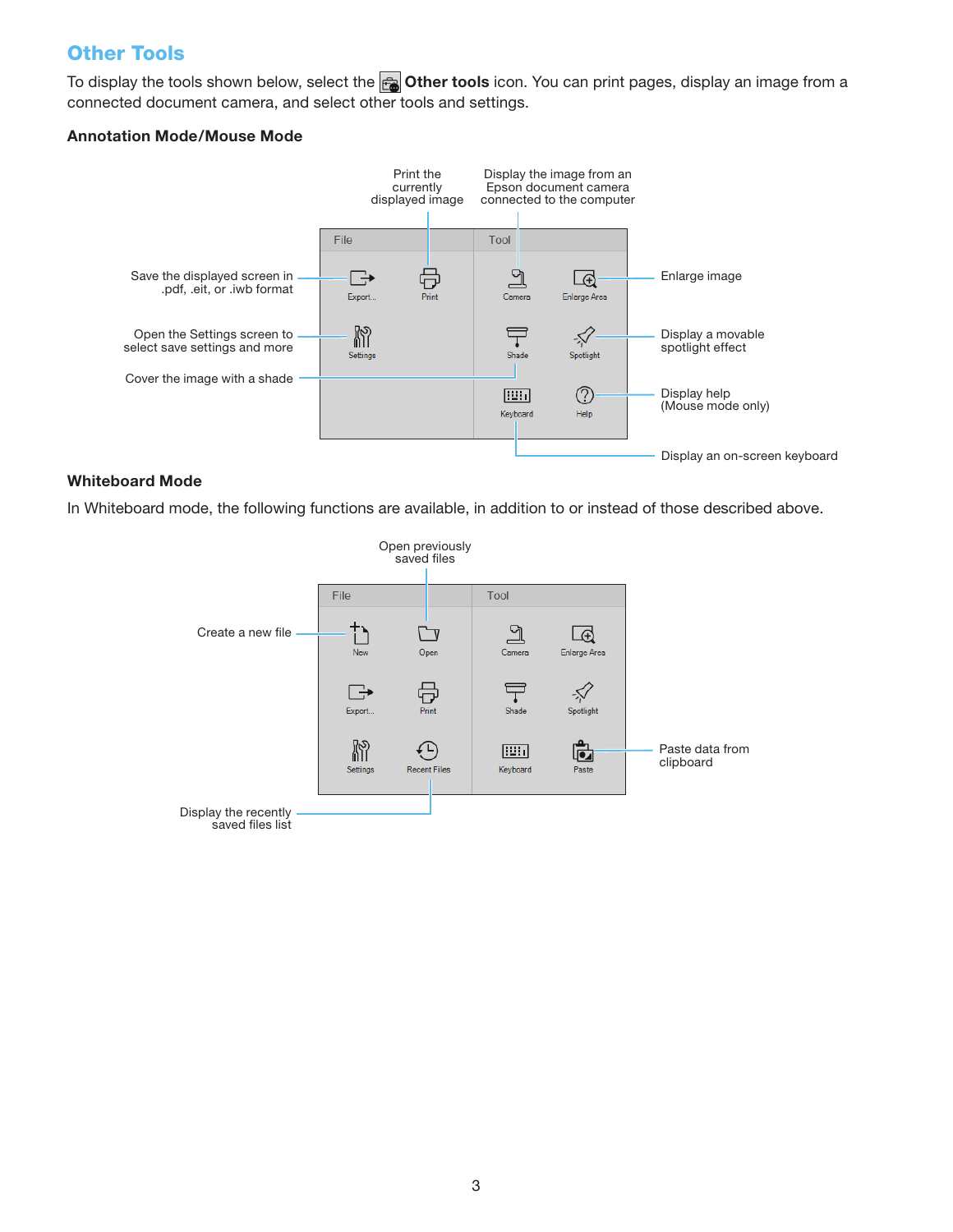## Document Camera Toolbar

When you select **Other tools** > **Camera** icon on the toolbar, the Camera screen and document camera toolbar are displayed. The following functions are available on the document camera toolbar.